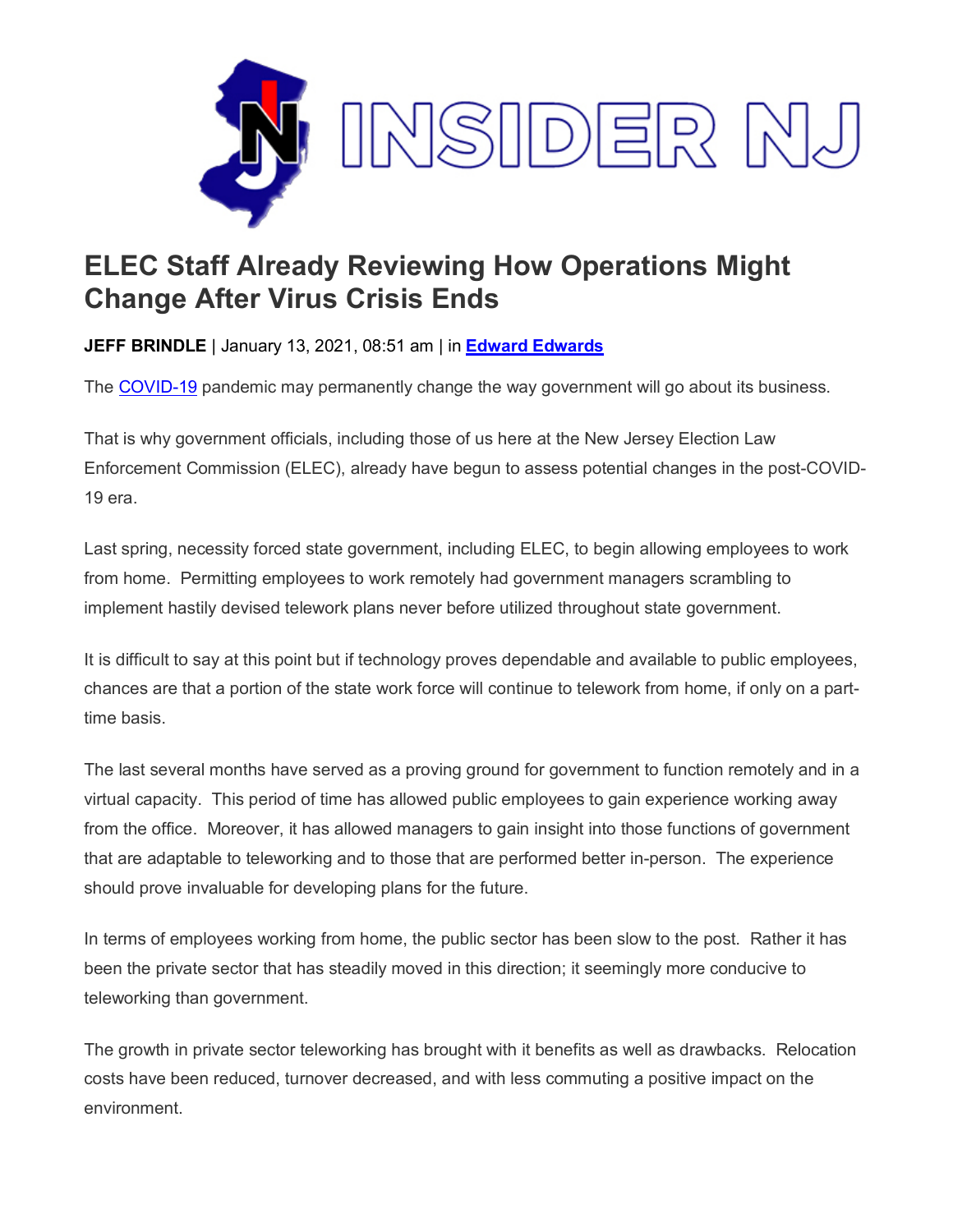On the other hand, working remotely can negatively affect office culture with less personal interaction and morale-boosting activities. The lack of in-person give-and-take makes performance reviews more difficult, may make it harder to spot employees deserving promotions and dampens camaraderie.

Any movement toward more permanent teleworking in government must consider the drawbacks of teleworking. It also must weigh the fact that the public, which underwrites government with its tax dollars, expects that government is working on its behalf, is accountable and is operating efficiently.

Because of its very nature, a government solely functioning remotely and on a permanent basis would have difficulty meeting those standards while maintaining the trust and confidence of the people.

During the past year, ELEC has functioned primarily on a remote basis with staff mainly working from home. As the pandemic subsided, limited staff began rotating in and out of the office. But as COVID-19 cases began rising in recent days, staff again began largely teleworking.

During 2020, compliance, legal, and investigative functions continued with candidates, committees, lobbyists, and public contractors reporting electronically while the public had timely, online access to those reports.

As a service to the public and the historical record, the Commission produced analytical press releases, columns, and white papers that traced trends in campaign financing, lobbying, and pay-to-play. It also continued its monthly newsletter and launched a new initiative, the Oral History of the Commission project, which will involve video-interviews with individuals who have contributed to the Commission and its mission through the years.

The Commission, with IT staff support, has held virtual meetings each month, including a public hearing. And our public financing staff is already gearing up to oversee the gubernatorial public financing program, which provides funds to qualifying candidates for governor. New Jersey will hold an election for Governor and Legislature on November 2.

Despite the Commission having maintained customary levels of service during the year of the plague, after the crisis subsides the effect on the Commission will need to be assessed. This also holds true for government in general.

As part of this assessment, ELEC staff is formulating a long-range plan to account for any shortcomings made apparent during its experience with teleworking and to prepare for changes that may come about in the future to ensure that the public continues to be served in the manner it deserves.

Included as part of this assessment and long-range plan staff will identify those services that can be performed remotely without loss of service. Further, it will determine those services that must be provided in person. As part of this process, staff will consider cyber-security issues as well as the cost